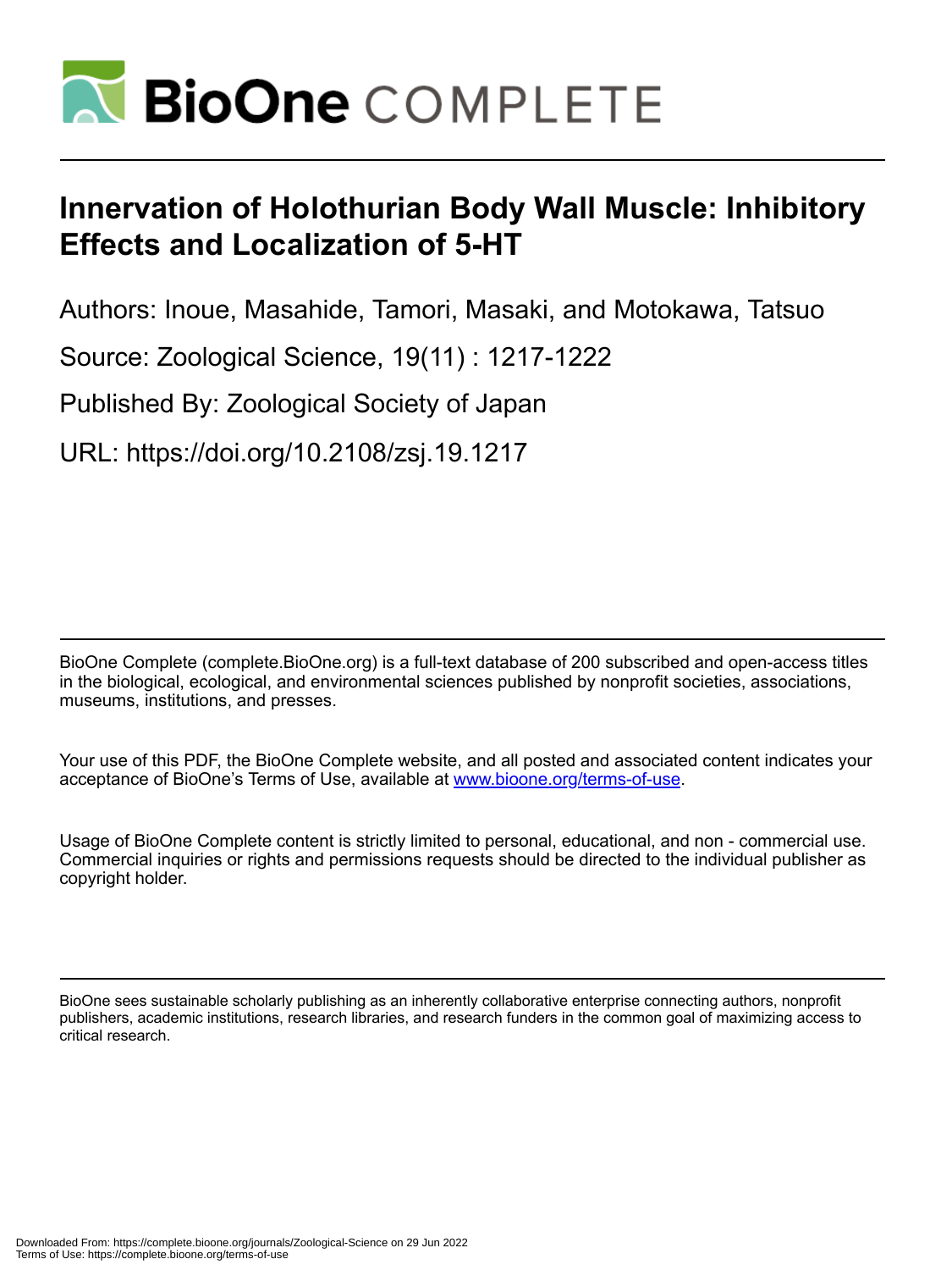## **Innervation of Holothurian Body Wall Muscle: Inhibitory Effects and Localization of 5-HT**

### Masahide Inoue, Masaki Tamori\* and Tatsuo Motokawa

*Department of Biological Sciences, Graduate School of Bioscience and Biotechnology, Tokyo Institute of Technology, O-okayama, Meguro-ku, Tokyo 152-8551, Japan*

**ABSTRACT**—We investigated innervation to body wall muscles as well as distribution of 5-HT (serotonin) and its effects on longitudinal muscles of body wall (LMBW) of the sea cucumber *Apostichopus japonicus*. With serial sections we found neural branches and fibers extending from hyponeural part of radial nerve towards LMBW and circular muscles of body wall. With the aqueous aldehyde (Faglu) method yellow fluorescence indicating indolamines was observed in LMBW and in the mesentery connecting LMBW to the body wall. With indirect immunohistochemistry 5-HT-like immunoreactivity was observed in LMBW and in mesentery. These results strongly suggested that both LMBW and mesentery contained 5-HT. The effects of monoamine neurotransmitters were studied in LMBW. Putative neurotransmitters tested were 5-HT, adrenaline, noradrenaline, dopamine, and DOPA at the concentration of  $10^{-6}$  M. The application of 5-HT caused no contraction or relaxation, but it inhibited the contraction induced by  $10^{-6}$ –10<sup>-5</sup> M acetylcholine (ACh). Catecholamines were ineffective by themselves and had no effects on the contraction induced by ACh. The present histological, histochemical, and pharmacological studies strongly suggested that holothurian LMBW was innervated by inhibitory serotonergic neurons of the hyponeural nervous system.

**Key words**: 5-HT, echinoderm, sea cucumber, muscle contraction

#### **INTRODUCTION**

Holothurian nervous systems have been poorly investigated. Even signal transmission remains mysterious. This is due to the fact that holothurian nerve cells are very small, difficult to identify and often embedded in dense connective tissue (Cobb, 1987). To understand holothurian nervous systems, it is necessary to investigate neural pathways and to identify neurotransmitters and modulators.

The main components of holothurian nervous system are a circumoral nerve ring and five radial nerve cords. The former consists of ectoneural part only and the latter does ectoneural part and hyponeural part (Hyman, 1955). Both hyponeural and ectoneural nervous systems are involved in motor control. The details of neural pathways of these nervous systems, however, remain unknown. In our previous study we found that muscles in podia and tentacles were innervated by ectoneural nerves, not by hyponeural nerves, while the circular muscles of body wall received hyponeural innervation (Inoue *et al*., 1999). Innervation of the longitudinal muscle of body wall (LMBW) was not studied, although

 $*$  Corresponding author: Tel.  $+81-3-5734-2656$ ; FAX. +81-3-5734-2946. E-mail: mtamori@bio.titech.ac.jp this muscle has been a favored material in pharmacology, especially for bioassay of acetylcholine (Welsh, 1966).

Several substances are known to function as mediators in the nervous system of sea cucumbers. For example, it was reported that acetylcholine (ACh) induced contractions of LMBW (Welsh, 1966; Takahashi, 1974; Sugi *et al*., 1982). ACh is believed to be the ubiquitous neurotransmitter in echinoderm muscles (Pentreath and Cobb, 1972; Cobb, 1987). Recently, several types of neuropeptides have been found in the nervous system of echinoderms (Thorndyke and Candia Carnevali, 2001). In sea cucumbers, it is suggested that some peptides work as neurotransmitters controlling muscles and catch connective tissues (Díaz-Miranda *et al*., 1995; Birenheide *et al*., 1998; Inoue *et al*., 1999).

The presence of monoamines, such as dopamine, noradrenaline and 5-HT (serotonin) were also shown by histochemical methods in echinoderms (Cobb, 1969; Cottrell and Pentreath, 1971; Dolder, 1975; Burke *et al*., 1986; Ghyoot and Cobb, 1994; Chen *et al*., 1995; Candia Carnevali *et al*., 1996; García- Arrarás *et al*., 2001; Thorndyke and Candia Carnevali, 2001). In sea cucumbers, catecholamine distributions were shown in the nervous tissues of embryos (Chen *et al*., 1995) and in the nerve plexus in the connective tissue layer of adult digestive tracts (García-Arrarás *et al*., 2001). The functions of monoamines as well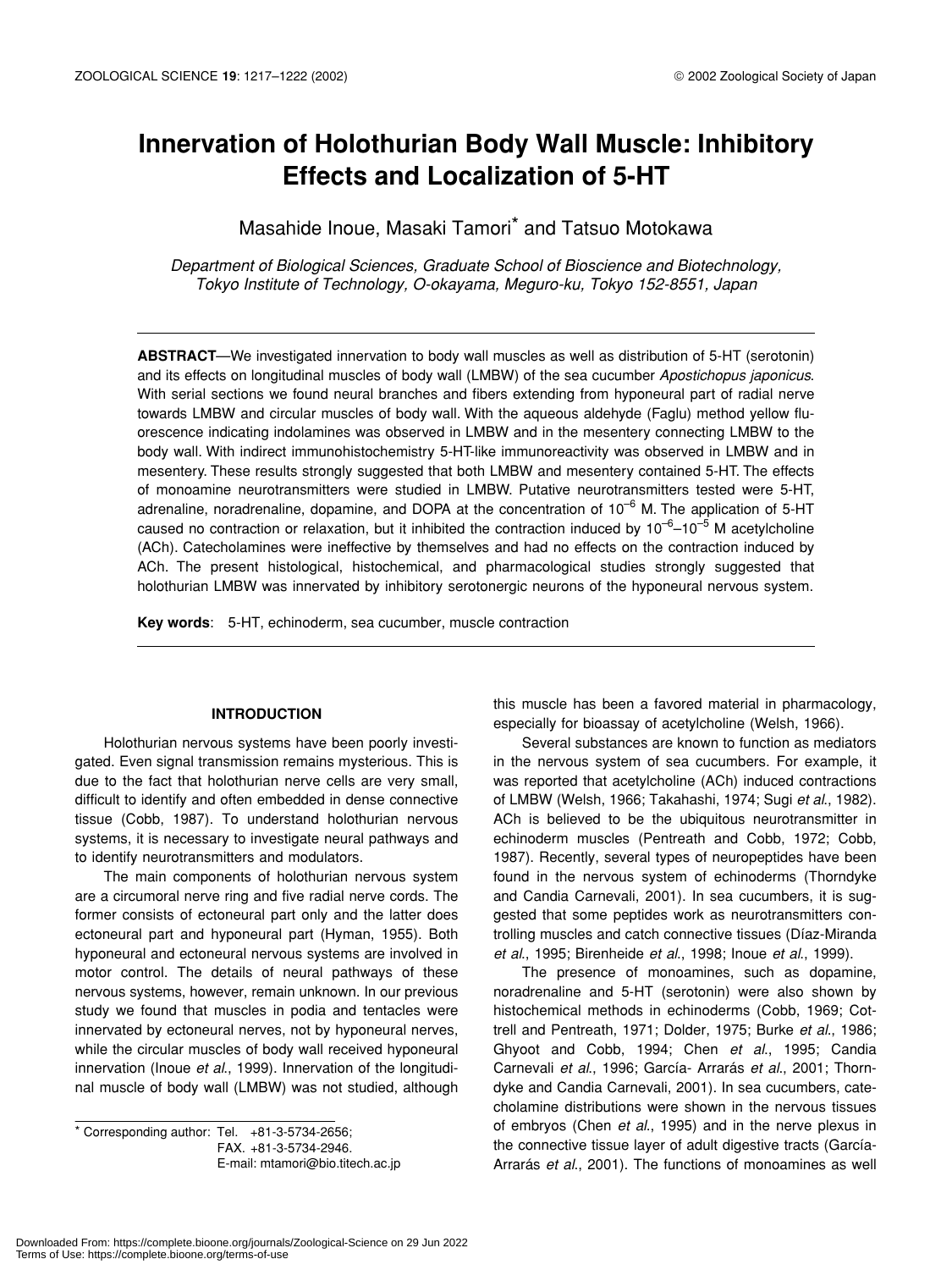as their distribution in the radial nerve cord remain unknown in sea cucumbers. Here we report the hyponeural innervation to LMBW and the distribution of monoamine and their effects in LMBW.

#### **MATERIALS AND METHODS**

Specimens of the sea cucumber *Apostichopus japonicus* were collected near Noto Marine Biological Station of the University of Kanazawa. The animals were kept in circulating seawater aquarium at *ca*. 18°C.

#### **Serial sections**

Animals were anesthetized in 1% menthol in artificial seawater (ASW, Jamarin Lab., Japan). Dermis samples including the radial nerve, the circular muscle and LMBW were dissected and immediately fixed with 10% formalin overnight. Samples were dehydrated in an ethanol series and embedded in Paraplast Plus (Sigma-Aldrich, Japan). Serial sections of 10 µm thickness were stained with Milligan trichrome (Humason, 1979).

#### **Histochemical fluorescence**

Aqueous aldehyde (Faglu) histofluorescence method was employed as described by Schöler and Armstrong (1982). Samples were dissected from dermis including the radial nerve and LMBW. We examined and photographed the sections with a fluorescence microscope (Nikon Labophoto-2). An excitation filter with a peak transmittance of 380-420 nm was used in conjunction with a dichroic mirror (DM 430) and a barrier filter (BA 450) which reflected light below 450 nm. Negative controls were done with no glutaraldehyde added to the fixative. Such preparations exhibited no fluorescence at all. The Faglu method allowed us to distinguish the endogenous blue fluorescence of catecholamines from the yellow fluorescence of indolamines (Furness *et al*., 1977).

#### **Immunohistochemistry**

Dermis samples including the radial nerve, the circular muscle and LMBW were dissected and fixed with 3% paraformaldehyde in ASW for 1 hr at room temperature. The samples were then cryoprotected by infiltrating with a graded series of sucrose (10–20%). Finally, the samples were frozen in O.C.T. compound (Sakura Finetek, USA) using dry ice. Thin sections of frozen tissue were cut at 10 µm on a Cryostat (Leica CM 1850, Germany) and were picked up on glass slides coated with γ-aminopropyltriethoxysilane. The sections were washed twice in phosphate-buffered saline (PBS) and blocked with 1% bovine serum albumin (Acros Organics, USA) in PBS for 30 min. The sections were then incubated with a primary antibody against 5-HT (Sigma-Aldrich, Japan) for 1 hr at room temperature. The primary antibody raised in rabbit was diluted in PBS to 1:10000 before use. After three washes in PBS, the sections were incubated with a peroxidase-conjugated goat anti-rabbit Ig G (Jackson Immunoresearch Laboratories, Inc., USA) diluted in PBS (1:1000) for 1 hr at room temperature. After three washes in PBS, True Blue (Kirkegaad and Perry Laboratories, USA) was used as a substrate for the peroxidase to visualize the immunostaining product. The incubation time in True Blue was 10 min. Pre-absorption controls for immunohistochemistry were carried out using the primary antibody that had been incubated with 10<sup>-2</sup> M 5-HT overnight at 4°C.

#### **Pharmacological test**

LMBW was dissected from *A. japonicus* and cut into strips of *ca*.15×3×3 mm. An end of the sample was fixed to a holder in an experimental trough filled with 5 ml ASW. The other end was connected *via* a silver chain to an isometric force transducer (LVS-20GA, Kyowa, Japan). Temperature was controlled *via* a water bath at *ca*. 18°C. Effects of monoamines were examined either singly or with acetylcholine (ACh; Nacalai Tesque, Japan). When applied singly monoamine was added to the trough filled with ASW to a final concentration of 10–6 M. Effects of monoamine on the contraction induced by ACh were studied as follows. At the start of the experiment, ACh was applied and the contraction thus induced was taken as a control. ACh was then washed out with a constant flow of ASW for *ca*. 15 min. Subsequently, the monoamine to be examined was added to a concentration of  $10^{-6}$  M, and 30 seconds later ACh was applied again. After the second thorough rinse with ASW, AChinduced contraction was recorded as a recovery. Monoamines used for this study were adrenaline (Merck, Germany), noradrenaline (Tokyo Kasei Kogyo, Japan), dopamine (Wako Chemical, Japan), DOPA (Nacalai Tesque, Japan) and 5-HT (Wako Chemical, Japan).

#### **RESULTS**

#### **Neural pathways**

Cross sections of the inner surface of the body wall of *A. japonicus* were observed after staining with Milligan trichrome. With Milligan trichrome collagen fibers were colored in green, nuclei and muscle cells were colored in red to red purple and nerve fibers were colored in purple (Fig. 1A–F). A cross section of the body wall shows that the radial nerve is located in the connective tissue layer (Fig. 1A). The coelomic lining of the body wall gives rise to a circular muscle layer. However, this layer does not form a complete circle: the circular muscle is interrupted by the LMBW and the radial nerve in each radius. The LMBW was connected to the body wall at both sides of the radial nerve by mesenteries. The radial nerve is composed of a thicker ectoneural and a thinner hyponeural part separated by a thin partition of connective tissue. These results confirmed the description of Hyman (1955).

Nerve fibers emerging from the edge of hyponeural nerve ran into the mesentery (Fig. 1B). Different levels of focus of the same preparation revealed that the fiber continued inside the mesentery extending towards the LMBW (Fig. 1C, D).

A branch extending from the hyponeural nerve towards the circular muscle layer could be seen (Fig. 1E). This branch gave rise to several smaller fibers that continue into the coelomic epithelium lining the circular muscle (Fig. 1F). Serial sections revealed that such branches emerge at varying intervals along the length of the radial nerve.

#### **Histochemical fluorescence**

We inspected the LMBW, the radial nerve, the mesentery connecting LMBW to the body wall and the connective tissue of the dermis about the presence of fluorescence in Faglu-treated sections. Yellow fluorescent spots, suggesting the presence of indolamines, were observed in the LMBW proper (Fig. 1G). Yellow fluorescent spots and fibers with varicosities could be seen in the mesentery (Fig. 1H). Blue fluorescent spots, suggesting the presence of catecholamines, were observed in the connective tissue of the dermis (data not shown). In the radial nerve no fluorescence could be seen.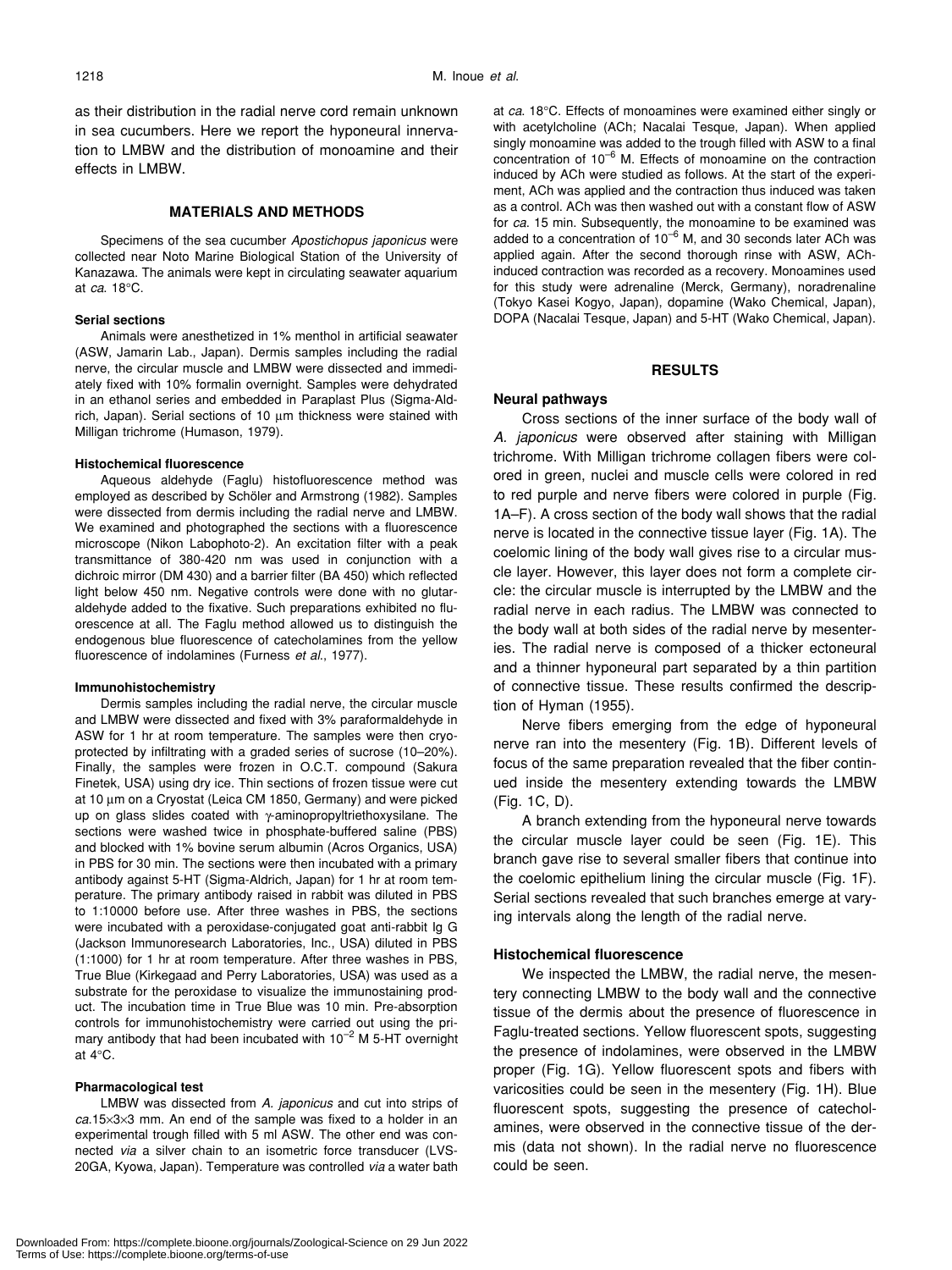

**Fig. 1.** Cross section of inner surface of holothurian body wall stained with the Milligan trichrome method (**A–F**), histochemical fluorescence indicating monoamines (**G, H**; Faglu method) and 5-HT-like immunoreactivities (**I, J, K**). (**A**) Radial nerve consisting of hyponeural (HN) and ectoneural parts (EN) separated by a thin connective tissue layer (CL). The radial nerve is located in connective tissue of the dermis (ct) and underneath<br>the LMBW. Scale bar, 100 μm. (**B–D**) Mesentery connecting LMBW to the bod towards LMBW. The direction of body wall is to the bottom, the direction of LMBW is to the top. **C** is a micrograph with a different level of focus<br>from **B**, but the same area. **D** is a portion nearer to LMBW than **B, C**. from the hyponeural nerve (HN) towards circular muscles (CM). Scale bar, 20 µm. (**F**) Fibers (arrows ) located in the coelomic epithelium (CE) lining the circular muscles. Scale bar, 100 µm. (**G**) Cross section of LMBW. Numerous spots show yellow fluorescence specific to indolamines. Scale bar, 10 µm. (**H**) Cross section of mesentery. A yellow fluorescent fiber (arrowhead) including varicosities and several spots were observed. The direction of body wall is to the bottom, the direction of LMBW is to the top. Scale bar, 20 µm. (**I**) 5-HT-like immunoreactivities in the cross section of LMBW. Numerous spots among muscle fibers show the immunoreactivities. (**J**) A part of **I** at higher magnification. Oval stsructures which include the immunoreactive contents are indicated by arrowheads. (**K**) A preabsorbed control of **J**. The stain was reduced (arrowhead). **J** and **K** are from successive sections but the immunoreactive structures are not the same one. Scale bar in **I** is common to **I, J** and **K**. The bar corresponds to 100 µm for **I** and 25 µm for **J** and **K**. Abbreviations used are as follows: CE, coelomic epithelium lining the circular muscles; CL, connective tissue separating EN and HN; CM, circular muscle; co, somatocoel; ct, connective tissue layer in body wall; EN, ectoneural part of radial nerve; es, epineural sinus; HN, hyponeural part of radial nerve; hs hyponeural sinus; LMBW, longitudinal muscle of body wall; Mt, mesentery; rc, radial water canal.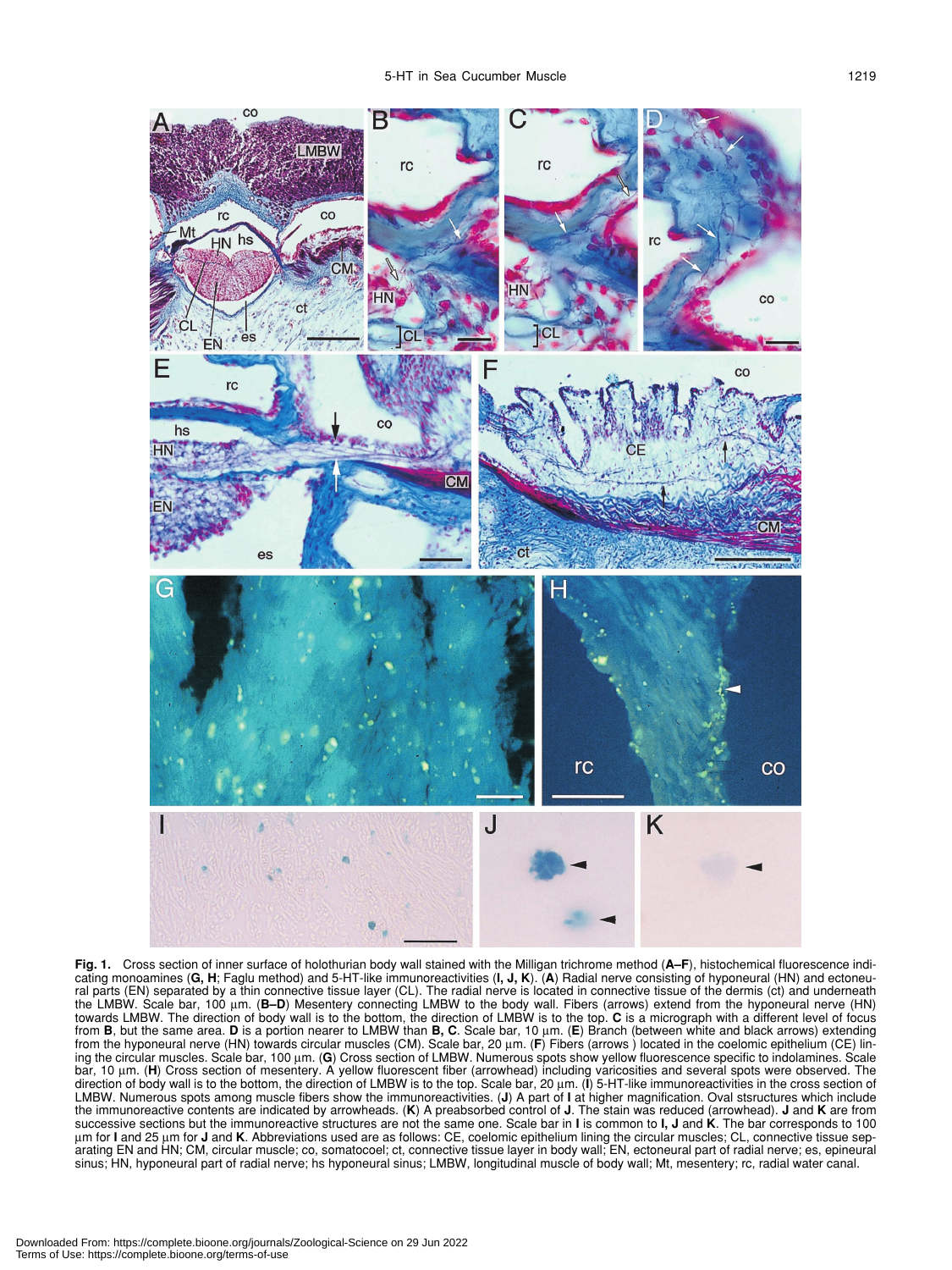

**Fig. 2.** Inhibitory effect of 5-HT on ACh-induced contraction of LMBW. (**A**) Example of partial inhibition. **a**: Control contraction induced by ACh. **b**: 5-HT reduced ACh-induced contraction. **c**: Contraction by ACh was restored after washing with ASW. (**B**) Example of complete inhibition. **a**: Control contraction induced by ACh. **b**: 5-HT completely inhibited ACh-induced contraction.

#### **Immunohistochemistry**

The yellow fluorescence suggested the presence of indolamines, possibly 5-HT, in LMBW, which was confirmed by immunostaining. The cross section of LMBW was stained with antibody to 5-HT. Labeled blue structures were observed among muscle fibers (Fig. 1I). These structures looked oval with immunoreactive contents (Fig. 1J). The labeled structures seem to correspond to the yellow fluorescent spots found with the Faglu method. Pre-absorption of the antibody against 5-HT with  $10^{-2}$  M 5-HT reduced the immunoreactivity (Fig. 1K).

Blue deposits were also detected in the mesentery (data not shown). The pre-absorption control, however, showed blue deposits also.

#### **Pharmacology**

When applied singly, 5-HT, adrenaline, noradrenaline, dopamine and DOPA at the concentration of  $10^{-6}$  M caused no contraction or relaxation of LMBW. ACh  $(10^{-7}$  M) caused contraction of the LMBW of *Apostichopus japonicus* (Fig. 2A a, 2B a) as reported earlier (Takahashi, 1974; Sugi *et al.*, 1982). The 5-HT (10 $^{-6}$  M) had inhibitory effects on the ACh  $(10^{-7}$  M)-induced contraction. In 13 out of 16 cases, 5-HT reduced the contraction (Fig. 2A). In the rest 3 cases complete inhibition was observed (Fig. 2B). The average of the peak tension in 5-HT was 31.2±25.4% (±S. D., N=16) of control. The peak tension in 5-HT was statistically different from that of control (paired t-test, p<0.01). In the case of partial inhibition, the effect of 5-HT was completely recovered by washing with ASW (Fig. 2A c). Statistical analysis showed that the peak tension recovered was not significantly different from that of control before application of 5- HT (paired t-test, N=14, p>0.05). When higher ACh concentration ( $10^{-6}$  M) was used, the inhibitory effect of 5-HT was much smaller: the mean tension in 5-HT was 81.4±9.2% of control (±S. D., N=20). The reduction in tension was statistically significant (p<0.01). Adrenaline, noradrenaline, dopamine and DOPA, all at the concentration of  $10^{-6}$  M, had no effect on ACh-induced contraction.

#### **DISCUSSION**

We observed fibers and branches emerging from the hyponeural nerve towards the longitudinal muscles of the body wall (LMBW) and circular muscles. Hyman (1955) suggested that the hyponeural nervous system should be regarded as mainly or exclusively motor, supplying the muscle fibers of the body wall. Our present finding supports Hyman's speculation. Hyponeural innervations into muscles were frequently encountered also in other echinoderms (echinoid lantern retractor muscle, Cobb and Laverack, 1966; ophiuroid intervertebral muscles, Stubbs and Cobb, 1981; arm muscle of asteroid, Cobb, 1978). The direct ectoneural innervation into muscle has been shown, however, only in the outer ring muscles of echinoid spines (Peters, 1985). We thus concluded that holothurian LMBW was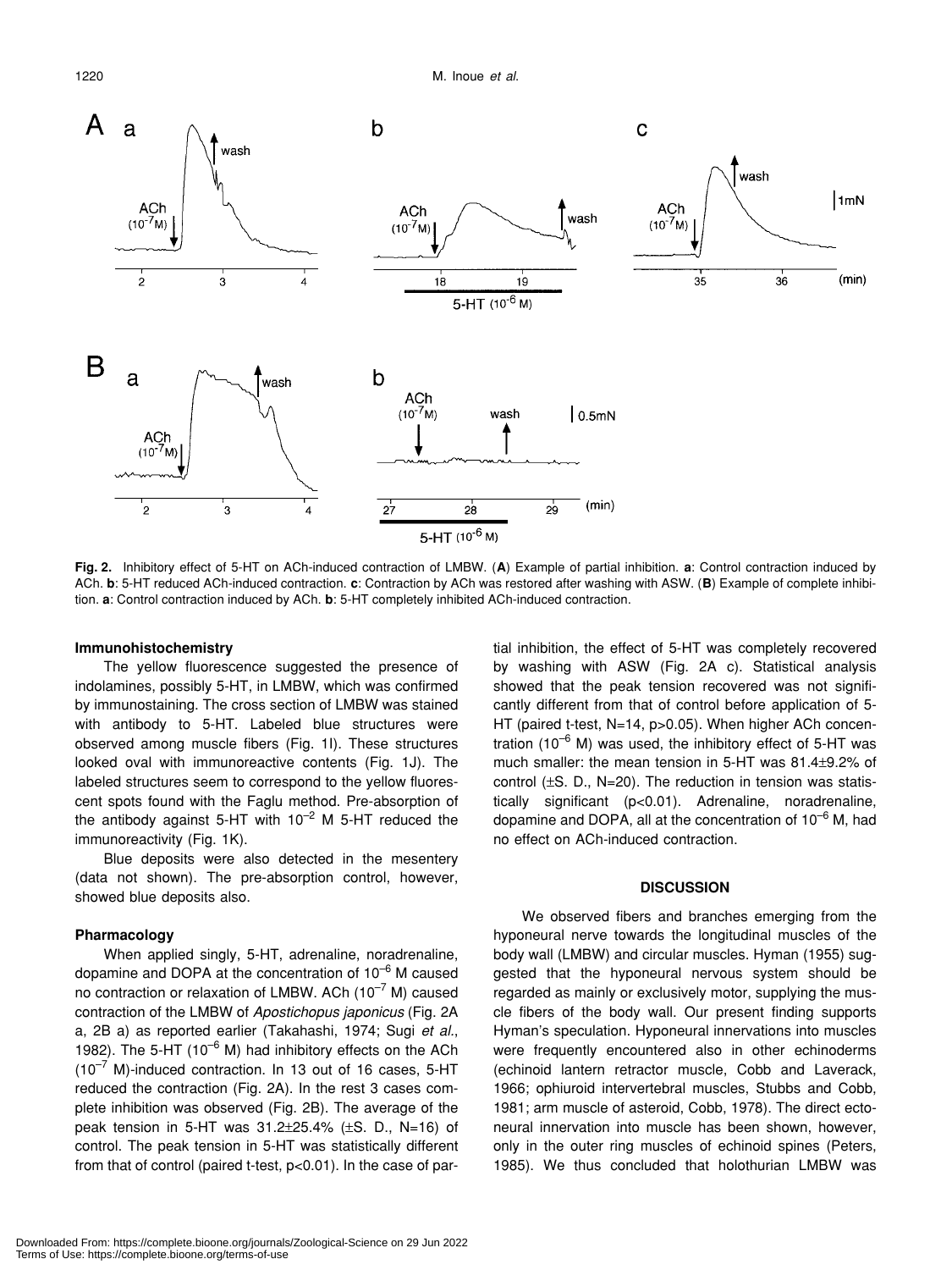innervated by hyponeural nerves not by ectoneural nerves.

With two different methods, indirect immunohistochemisty and Faglu method, we provided the strong evidence for the presence of 5-HT both in LMBW and in the mesentery connecting LMBW to radial nerve cord. In LMBW both methods showed oval structures. Faglu method suggests these structures to contain indolamines and the immunohistochemistry does to contain 5-HT. These results strongly suggest the presence of 5-HT in LMBW. In the mesentery 5-HT-like immunoreactive spots were observed. We were not sure whether they were specific to 5-HT because spots were also observed in the control. The double check by Faglu method, however, strongly suggested that some of the spots found in the mesentery were specific reaction to 5-HT. We thus confirmed by two different methods the presence of 5-HT in LMBW and mesentery connecting LMBW to the radial nerve cord of sea cucumbers. The 5-HT-like immunoreactivities in sea cucumbers have been reported only in larvae (Burke *et al*., 1986); in adults the presence of 5-HT was suggested in tube feet by dichromate staining method (Dolder, 1975).

In contrast to LMBW and mesenteries, neither 5-HTlike-immunoreactivities nor monoamine-like fluorescence were observed in the radial nerve. This does not simply mean the absence of monoaminergic neurons. The echinoderm nerves have some peculiar features (Cobb, 1989). Synapses are usually not found. The histochemical methods seem to detect neurotransmitters only in the places where they are concentrated. The absence of synapses may make such places rare in the radial nerve. Another feature is that the echinoderm nerve cells are usually quite small. The diameter of axons is about 0.3 µm and it rarely exceeds 1 µm (Pentreath and Cobb, 1972). The monoaminergic neurons in the radial nerve may be too small to be detected by the present methods. The small size of neurons of echinoderms has prevented us from following the whole neural pathway except in brittle stars that have large neurons.

Unlike sea cucumbers, 5-HT-like-immunoreactivities were found in main nerve trunks of some other echinoderms. In the brittle star *Ophiura ophiura*, 5-HT-like immunoreactivities were observed in two bundles of ectoneural fibers of the radial nerve, in a bundle of transverse fibers in interganglia and in two groups of 4 to 5 cell bodies in each ganglion (Ghyoot and Cobb, 1994). The brittle stars may be an exception among echinoderms because large nerve cells and synapses are encountered in this group. In the feather star *Antedon mediterranea*, Candia Carnevali *et al*. (1996) reported the distribution of dopamine and 5-HT in the brachial nerve, the main crinoid nervous system that does not correspond to the radial nerve found in other classes of echinoderms.

The present pharmacological study showed that 5-HT inhibited ACh-induced contraction of LMBW. This was the only effect we found among monoamines tested on LMBW. In the isolated cloaca of the sea cucumber *Stichopus moebii*, the application of 5-HT, adrenaline, and dopamine caused ambiguous responses (Hill, 1970). In asteroid tube feet low concentrations of both adrenaline and noradrenaline and octopamine caused contractions, whereas higher concentrations of adrenaline and noradrenaline relaxed tube feet; 5-HT was not effective (Protas and Muske, 1980). In sea urchins, noradrenaline and dopamine may cause relaxation of lantern muscles (Pentreath and Cobb, 1972) but monoamines were ineffective in tube feet (Florey and Cahill, 1980). In the larva of sea urchin dopamine and 5-HT had stimulatory effects on the esophageal muscle (Gustafson, 1991). In summary, the response of muscles of echinoderms to catecholamines is variable, probably due to differences between species and organs used. It could be noted that excitatory effects of 5-HT were not observed in adult echinoderm muscles. As the inhibitory effect of 5-HT on ACh-induced contraction has never been examined before, this might also be found in other echinoderm species.

Among other putative neurotransmitters γ-aminobutyric acid (GABA) may have inhibitory effects on LMBW of *Apostichopus japonicus*. The responses of LMBW to GABA are, however, species dependent. GABA inhibited the AChinduced contraction in *Sclerodactyla briareus*, whereas in *Actinopyga* it had excitatory effects (Devlin, 2001). Muneoka and coworkers (Iwakoshi *et al*., 1995; Birenheide *et al*., 1998; Ohtani *et al*., 1999) isolated 25 peptides from the present sea cucumber. Some of them may well inhibit AChinduced contraction, because about half of the peptides isolated showed inhibitory effects on the twitch contraction of LMBW invoked by electrical stimulation, and because stichopin, one of the 25 peptides, inhibits action of ACh in the body-wall catch connective tissue of the present sea cucumber (Birenheide *et al*, 1998). Thus several neuromediators seem to be involved in the control of the contractility of LMBW.

In the mesentery, through which LMBW was connected to the radial nerve, we observed a branch of hyponeural nerve ran through it towards LMBW by conventional staining. We also observed spots and fibers with varicosities with 5-HT-like reactivities by histochemical methods. The fibers with varicosities are no doubt nerve fibers. These results thus strongly suggest that some of the hyponeural fibers innervating LMBW are serotonergic. The spots in the mesentery may well be cell bodies of nerves containing 5-HT.

Inside LMBW we observed oval structures with 5-HTlike reactivities. This, together with the pharmacological results, strongly suggests that 5-HT was really working in LMBW. The oval structure with 5-HT-like reactivity in LMBW seems to be the serotonergic neuron although it did not have the conventional appearance of oval cell body with slender axons. The muscles of echinoderms have a peculiar feature: they extend slender projections or muscle tails to nerves to receive information. In LMBW several muscle cells group together to form a rosette-like bundle, in whose center an oval nerve cell is disposed (Motokawa, 1982; Sugi *et al*., 1982). Each muscle cell sends muscle tails towards the nerve cell. It is believed that neurotransmission occurs at the junction between the muscle tail and the nerve cell. With this